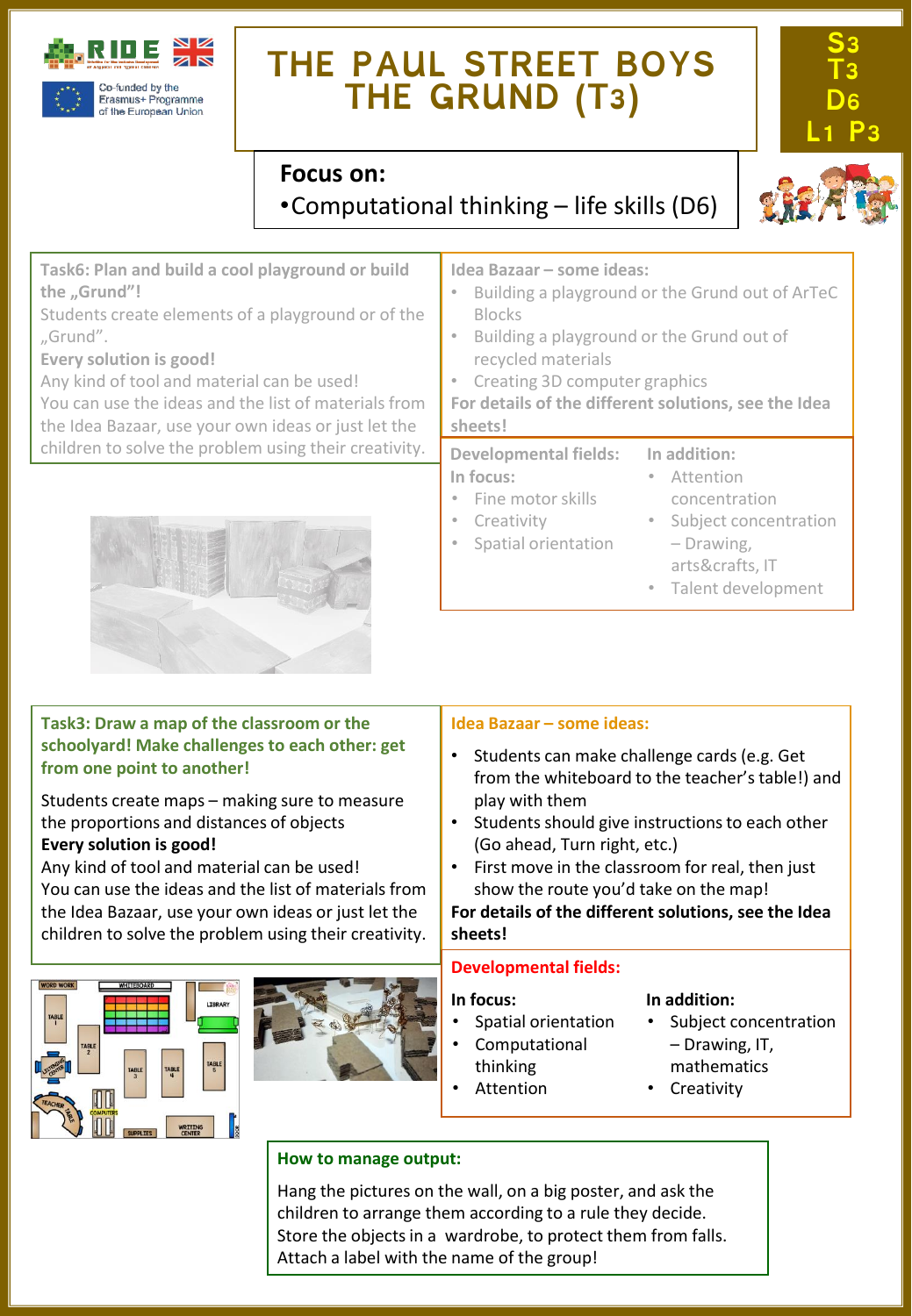

of the European Union

## **THE PAUL STREET BOYS THE GRUND (T3)**



#### **Focus on:**

•Computational thinking – life skills (D6)

**S3 T3 D6 L2 P3**

- **Goals of the lesson:**
- •text comprehension
- •problem solving
- •decision making
- •organizing group work

The grund was a vacant lot on the corner of Paul Street and Maria Street. For the Paul Street Boys, who lived on narrow streets<br>among rows of tall houses, this little lot spelled freedom and boundlessness.<br>Its fence ran al

which rendered this grund most attractive, magnificent.<br>Here, it should be noted, it was adjoined by another spacious site. This was under lease to a saw mill concern, and the lot was thickly<br>Here, it should be noted, it w

sound. Directly under the eaves was a small window and out of this window extended a wooden trough. As the van stopped near the<br>window, out of the trough there suddenly began to dribble a mass of kindling wood; it fairly p

#### **Main features and interactions of the characters How to use the character card:** Character Features Interactions Each student fills in his/her own Character card: • writes the name of the character The sawmill  $\vert$  Puffs - issues Pieces of wood are • their features, movements, reactions, etc. smoke poured into the van • collects the elements of the environment, other Extends a trough When the driver of the Cuts wood van gives a signal, the accessories, things to be built Sawmill sawmill stops • thinks over the phases, tools and Van materials of the robot's building The van Rolls Rolls up to the sawmill The driver shouts Leaves when it is full Puff **Students can use more pieces** Extend the trough **of each part of the Character Suggestions** Pour pieces of **card if needed! The Grund** wood • Discuss the importance of the Grund to Roll to the sawmill the boys Give signal • Collect and depict the the sights and Leave the sawmill buildings of the Grund • Build a model of the Grund The Grund Your nam **The sawmill** Stacks of wood – **Build** • Discuss the usage of kindling wood maze • Discuss the different types of heating Grapevine covering and fuel – focusing on historical eras, Your name the walls of the Be attentive, your robot should be ole to: geographical and social differences, sawmill environmental protection Pieces of wood • Understand how the sawmill works – The main actions of have the students draw plans, Your name the story flowcharts There also should be: Divide the text **Suggested materials** segment into • ArTeC robot and Blocks (at least the 112 pieces pcs set) Your name Make a list about • Cardboard, boxes, recycled materials, Think over: things needed other building sets Media files needed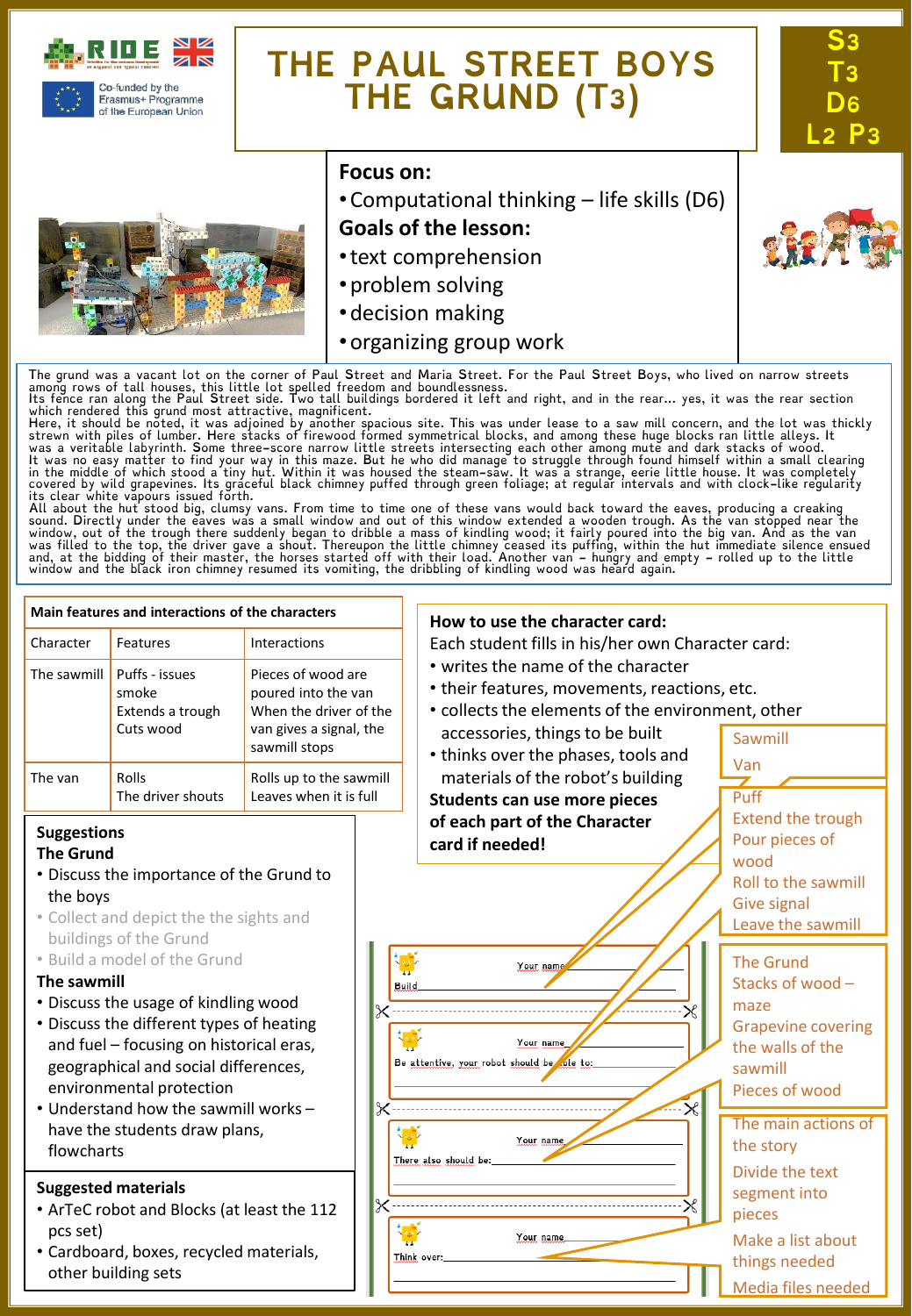

Erasmus+ Programme of the European Union

## **THE PAUL STREET BOYS THE GRUND (T3)**

#### **Suggested materials**

- ArTeC Blocks (at least the 112 pcs set) and ArTeC robotics set (1 or 2 Studuino motherboards, 3 DC motors, wheels, small gears, 2 servo motors, 4 Touch sensors, 1 IR Photoreflector, 1 Sound sensor, 1 Accelerometer, 4 LEDs)
- Photos, videos about sawmills
- Flowchart of a sawmill's operation
- Mindmap or Chart draft , Storyline
- Character cards and Robotic task card template
- Pencil

**Trough** 

#### **How to fill in the Robotic card?**

- Choose robot's "activity" and its programming complexity according to the Character task card, the developmental aim and the programming level that fits the child's skills.
- More Robotic cards can be filled in if needed (for clarification or for differentiation).

#### **Focus** on:

•Computational thinking – life skills (D6)

### **Goals of the lesson:**

- •fine motor skills,
- •problem solving,
- •decision making,
- •life skills

#### **Suggestions**

#### **Sawmill**

- Understand how the sawmill works have the students draw plans, flowcharts
- Build a simple modell of the sawmill with movable parts from ArTeC Blocks

#### **Van**

- Collect possibilities for moving and directing the van
- Collect possibilities for detecting that the van arrived to the sawmill and that the van is full and can leave

#### Ramp **Related topics in the Technical corner** Pieces of wood • Programming DC motor Tossing arm • Winding the motor a number of times(2.a, 2.b) Wheels • Winding the motor until the sensor detects change (4.b, 4.c) • Programming servo motor • Moving the arm to a given angle (3.a) Your ni Build a robot that can move it's • Testing and programming Touch sensor (4.a, 4.b, 4.c) • Remote control for the robot made of 4 Touch sensors(4.d) Use actuators and sensors for building: "Senses" are green<br>"Actions" are blue<br>Chace the hovest parts! • Testing and programming IR Photoreflector (7.a, 7.c, 7.e) • Using an IR Photoreflector for detecting an object (7.d, 7.e) 国王国史区 • Testing and programming Sound sensor (9.a) • Activating the robot with sound (9.b)  $\bullet$  $\mathbf{E}$ • Using LED (5.a) • Blinking (5.b) • Robot controller made of Accelerometer (4.e) Use the L Corner for robotie ing materials The trough, the The trough, the tossing arm and the tossing arm and the The trough and the Sawmill with ramp move ramp move tossing arm moves mechanical tossing automatically. The automatically. The automatically mechanism sawmill begins to sawmill begins to work when the driver work when the van Van rolls up to the Van rolls up to the of the van shouts stops under the ramp sawmill automatically sawmill automatically Van controlled by a Van controlled by a remote controller remote controller PROG1 PROG2 PROG3 PROG4



**S3** 

**T3 D6** 

**L3-4**